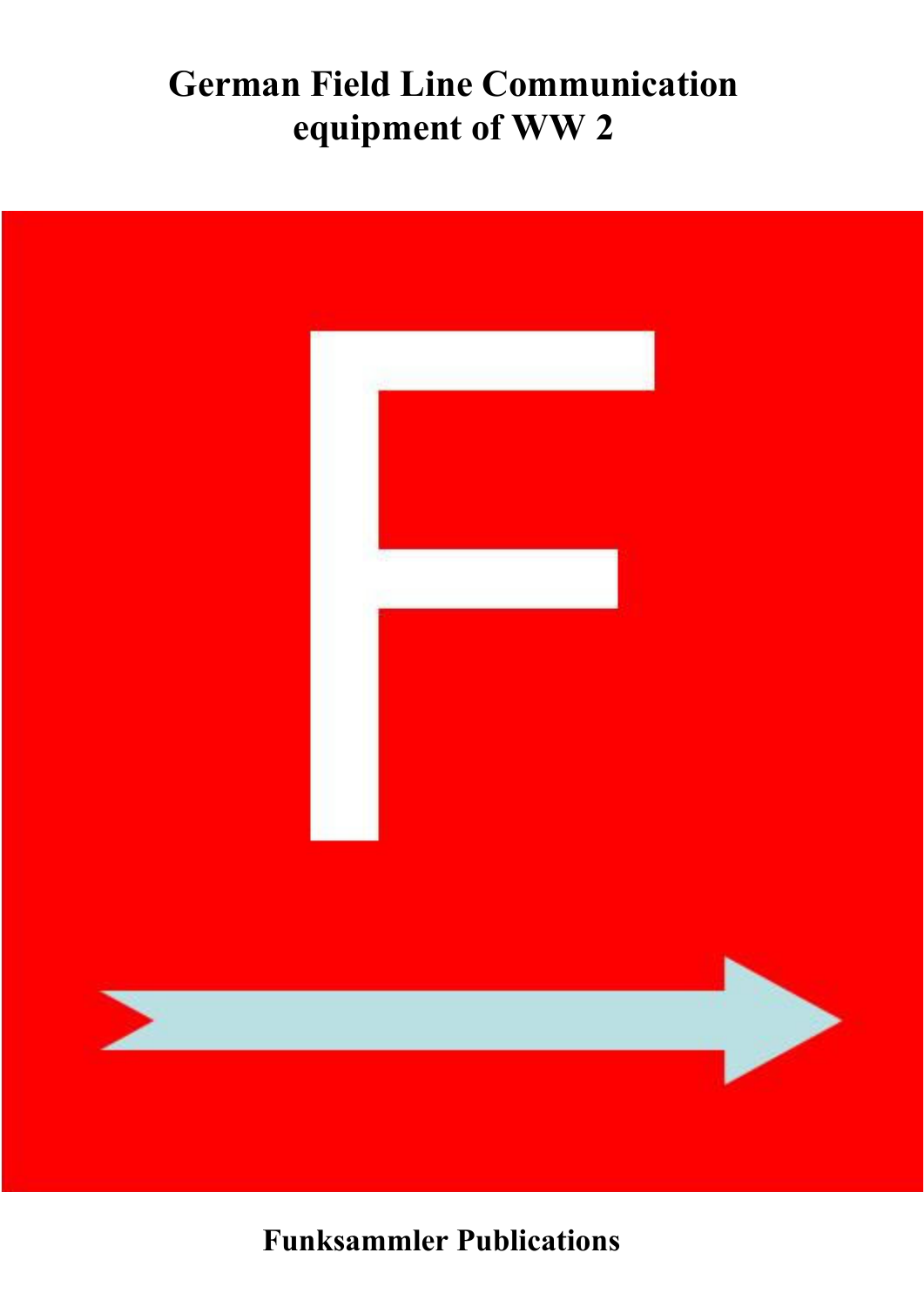## *Kleiner Klappenschrank zu 10 Leitungen 10 line switchboard*

### **Development and Description**

As can be learned from the previous section, the construction and operation of the "*Feldklappenschrank OB 17 zu 10 Leitungen*" was relatively complex. The redesign of equipment in 1933 had the aim to simplify and the new 10 line field switchboard would be as simple as possible, omitting buzzers, alarm bells, built-in telephone and provisions to connect to public networks. These functions would have to be taken up by external accessories where necessary. At the same time the unit was redesigned for "single interconnection cord" operation, negating the need for separate interconnection cable indicator flaps. Instead of eight cables, the unit now has 10 interconnection cables, one for each line. The basic design with a falling indicator flap, interconnection button and interconnection cable socket for each of the ten lines remained unchanged.



**Figure 125: 10 line exchange overview** 

To operate the new "*Kleiner Klappenschrank zu 10 Leitungen*", an external *FF 33* field telephone would have to be connected. If connections to public networks were required, an "*Amtszusatz*" or public network connection unit would be required.

The redesign resulted in a unit roughly half the size and weight of the old *OB 17* model. The unit did not require any presetting of jumpers or interconnections, making it far simpler to operate. A metal lid protecting the top and the use of the standard *FF 33* carrying strap allowed the switchboard to be carried in the field and protects it from the weather.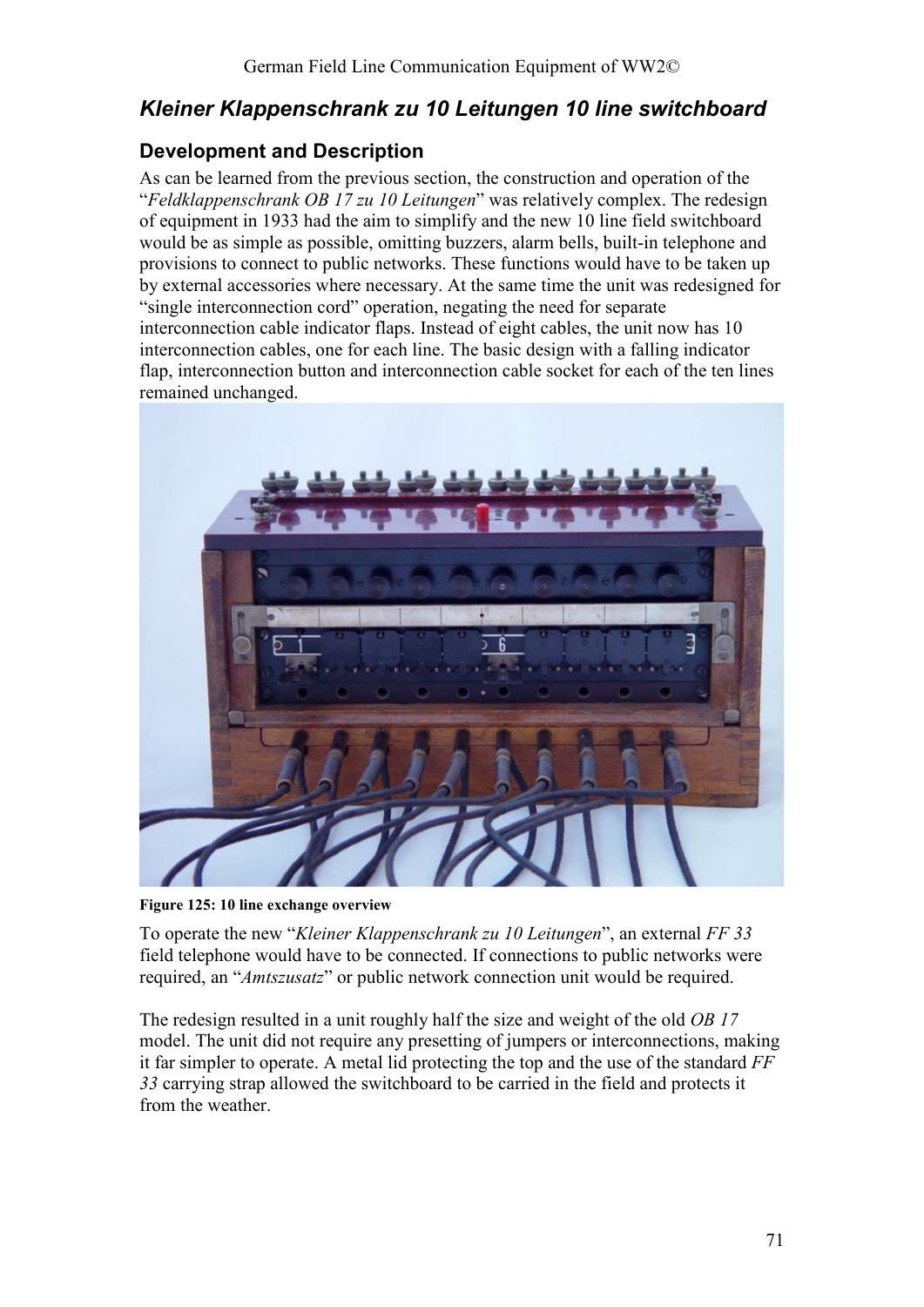



**Figure 126: 10 line exchange in transport configuration** 

Two locks on the side allow the unit to be opened, giving access to the interconnection cable storage compartment. Also in this compartment is a 30 pole plug socket, which can connect the switchboard to a remote line terminal unit, negating the need to connect the lines directly to the switchboard.



**Figure 127: Remote line connection panel** 

Normally the incoming telephone lines are connected to the terminals on the top panel. Apart from line connections, the top panel has two terminals to connect a *FF 33* field telephone and three terminals to connect an external alarm battery and alarm bell. These are all the connections that the operator will have to deal with.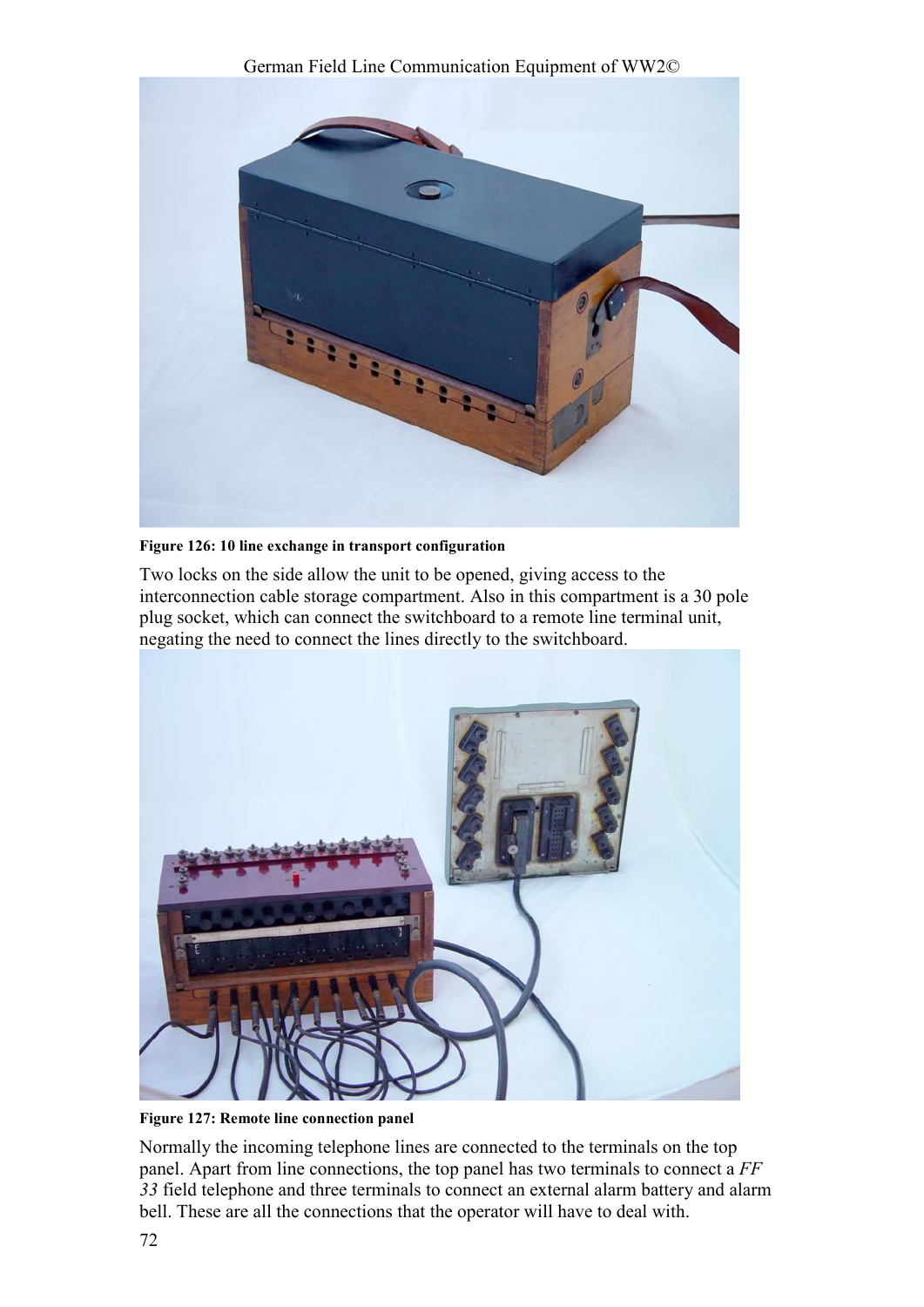#### German Field Line Communication Equipment of WW2©

#### **Construction**

**Figure 128: Klappenschrank external view** 



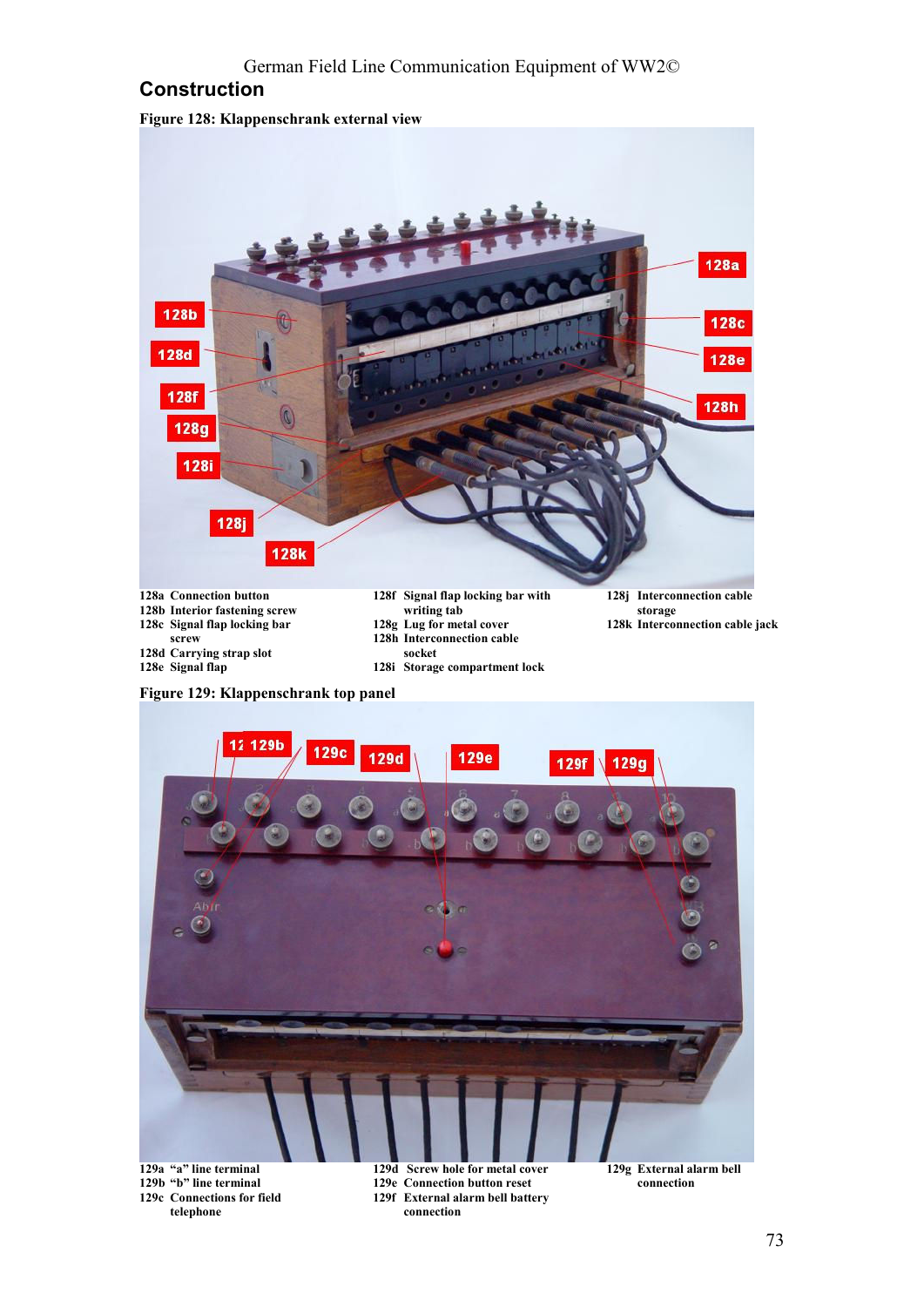

**Figure 130: Klappenschrank interior view** 



**Figure 131: Klappenschrank schematic of a single field**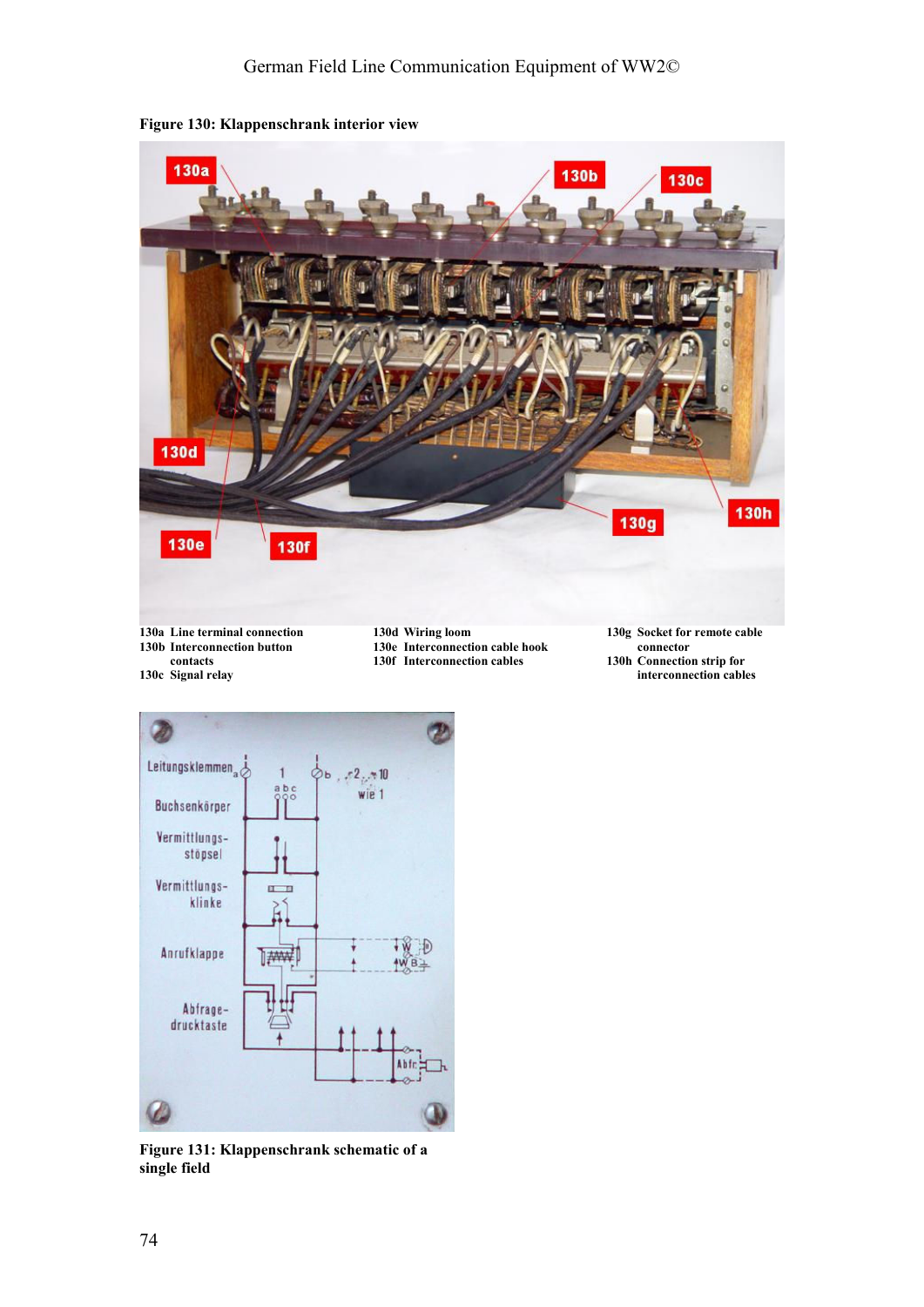## **Operation**



To set up an switchboard using a "*Kleiner Klappenschrank zu 10 Leitungen*" requires the switchboard unit and a *FF 33* field telephone. If connection to a public telephone network is required, the "*Amtszusatz fuer den kleinen Klappenschrank zu 10 Leitungen (33)*" is required.

**Figure 132: Klappenschrank cable storage compartment**

• To set up the

switchboard, place the "*Kleiner Klappenschrank zu 10 Leitungen*" on a suitable surface.

- Remove the metal lid.
- Place a *FF 33* field telephone next to the unit and connect the two "*Abfr*." Terminals to the "La" and "Lb/E" terminals of the *FF 33*.
- Connect the incoming lines to the "a" and "b" terminals.
- The codes or names for the incoming lines can be written on the writing tab on the signal flap locking bar.
- Unlock the locking bar by sliding it upwards and locking it in place with the two locking screws.



t



**Figure 133: Klappenschrank ready for operation** 

hat may have fallen during this operation. The switchboard is now ready for operation.